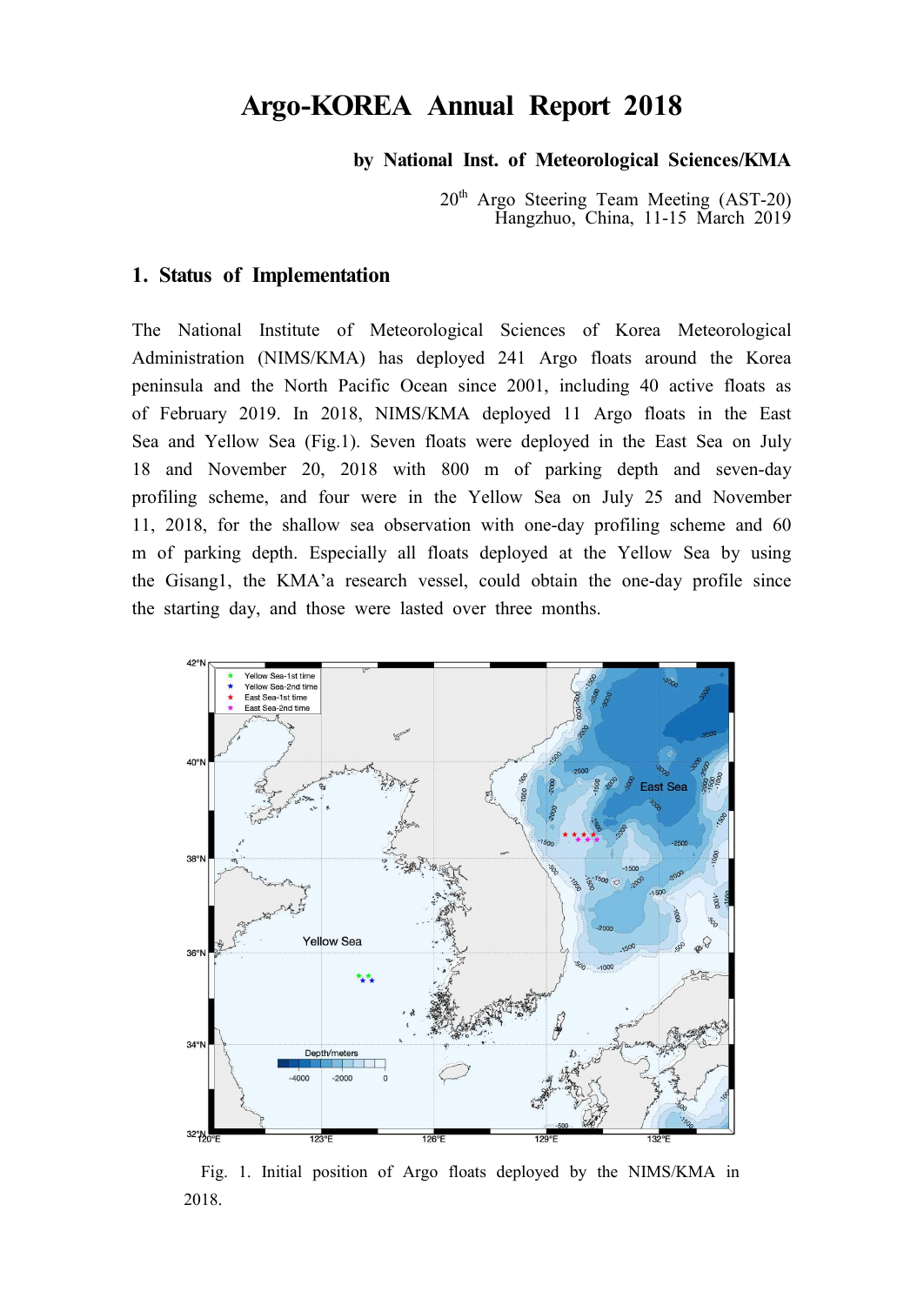### *- Status of contributions to Argo data management*

- ⋅Reproduction of NetCDF data of dead floats.
- Meta, technical and trajectory files sent to GDAC (Dec. 2018)
- ⋅Transmission of converted NetCDF data to US-GDAC
- solved the network issue (Trajectory files)
- Implementing the Argo data format check program (new version)

⋅CTD sensor serial number has been checked, as a result total 16 floats deployed (sensor error issue)

#### *- Delayed Mode QC*

⋅We thoroughly reprocessed all the previous D-files in the East Sea and sent 19,007 of the revised D-files with NetCDF format (ver. 3.1) to the GDAC in November 2018. A precise quality control precess is also being taken for the reference database in the East Sea at this moment. The new database will be applied for the DMQC in the next year, and total 1,791 of the new D-files for the floats in the western North Pacific will be uploaded, too.

### **2. Present level of (and future prospects for) national funding for Argo including summary of human resources devoted to Argo.**

We purchased 11 floats in 2018 and successfully deployed all around Korea this year, however 6 floats could be possibly purchased due to the budget decrease in 2019

- ⋅Following persons contribute to the Argo-Korea program:
	- KiRyong KANG, Hyeong-Jun JO (KMA)
	- Sung-Dae KIM, Hyuk-Min PARK (KIOST)
	- Jong-Jin PARK (Kyungpook National University)

### **3. Summary of deployment plans**

NIMS/KMA has a deployment plan for 6 floats (ARVOR or APEX float) in 2019: four will be deployed at the East Sea to keep the observation network and two at the Yellow Sea to continue the shallow sea observation scheme in the regional ocean. Continuing the last year's program in the Yellow Sea, observation program using the Argo float will be preformed to investigate the ocean environment variation in west coast of Korea.

### **4. Summary of National Research and Operational Uses of Argo data as well as contributions to Argo Regional Centers.**

The shallow Argo observation was conducted on July and November 2018 in Yellow Sea, Korea. The daily temperature and salinity profiles obtained from this